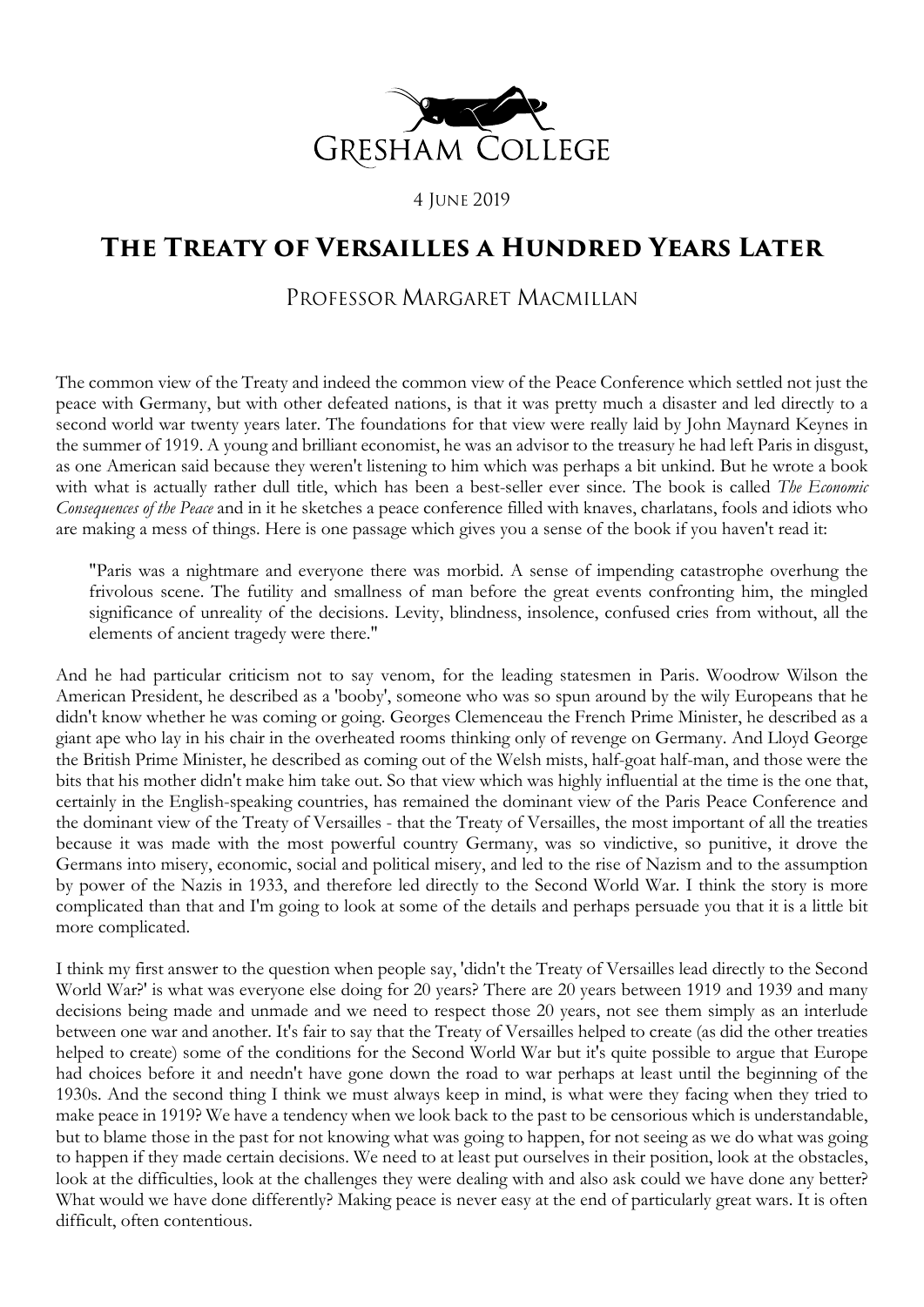

At the end of wars, the world is often in turmoil especially great wars like the First World War, with huge amounts of destruction both of men and of material but also of societies. Wartime coalitions which will come together in a great struggle to fight a war will fall apart as soon as peace comes. It happened at the end of the First World War, it happened at the end of the Second World War. And there are questions which are not easy to answer but what is the best way to deal with those who are defeated? Do you forgive all, say the past is the past let's get on with it, let's look to the future? Do you bring the defeated nations into the community of nations? That's what happened after the end of the Napoleonic Wars when France sat around a table with the other powers and helped to make a peace at the Congress of Vienna. Or do you make the defeated so aware of their defeat, do you make them so defeated that they don't really have any choice about what is going to happen. At the end of the Second World War, partly because of fears that there would be repeat of what happened after 1919, there was no question about who had been defeated and who had not. The Allied policy during the war had become one of unconditional surrender. Germany and Japan were both defeated and occupied and so the knowledge of defeat was brought home to the German and Japanese people and in fact what the Allies did was not only bring that knowledge home but in the end they rehabilitated both countries and so what is the right way to make peace? Is it better to try and forgive the past which is not always easy and try and bring the defeated nations back into a community of nations, do what you can to rehabilitate them or do you defeat them so utterly there will be no question about who won and who lost? What the problem was at the end of the First World War was that the Allies did neither. They neither brought the experience and knowledge of defeat home to the Germans in a really meaningful way and they treated Germany harshly enough that the Germans could feel as they did a great sense of resentment.

There were disagreements among the Allies and the three key allies really are the United States, Great Britain and France. Japan was counted as a fourth power. It was an ally in the First World War but it was always considered as a lesser part of the great coalition and Italy also was counted as a great power but in the end it was the United States, France and Britain that were going to make the key decisions about Germany. What the United States wanted was a fairer and a better world expressed by the American President Woodrow Wilson who had sketched out in his 14 points and other speeches, a vision of a world in which nations work together, in which trade barriers were lowered so that trade would help to link them together. There's a belief which I think many people still have, that the more nations trade with each other the less likely they are to fight each other. A world in which disarmament would be universal. Everyone would lower the level of their armaments because many people felt the First World War had been set off in part at least by an arms race among the powers in Europe. A world in which nations would come together in a collective body to be known as the League of Nations which would enforce collective punishment for those who broke the peace and provide collective security for its members. And so this was a very powerful idea and the United States put considerable weight behind it.

The Americans kept on saying that they didn't really want anything for themselves which was true in a way but of course they had done very well out of the war. The war had been a tremendous stimulus for American industry, American agriculture - there had been a real boom during the First World War in the United States and American Financiers had become the world's bankers. The United States had gone from being a debtor nation to being a creditor nation and that was a very important shift. The United States was bound to become a world power in any case given its enormous natural resources and population and location, but what the First World War did was speed up that process of turning the United States into a great power. The Americans didn't want territory for themselves, they made it clear that they didn't want to engage in what they saw as the sorts of games that the European powers enjoyed and they very pointedly described themselves not as an ally but an associate which was significant.

Great Britain wanted the German threat to what the British had held dear removed. What they had feared most of all was growing German naval power and the British had achieved that goal of removing that German naval threat before the peace conference opened. The two great German fleets - the submarine fleet and the surface fleet - had been surrendered at the end of the war and were in British ports and therefore in British hands. Britain had also, or parts of the British Empire, had also acquired German colonies in the course of the war and so they were in possession of pretty much everything that they wanted. You were beginning to get people in Britain saying 'you know the Germans are culpable we feel they started the war but in the end they were our biggest trading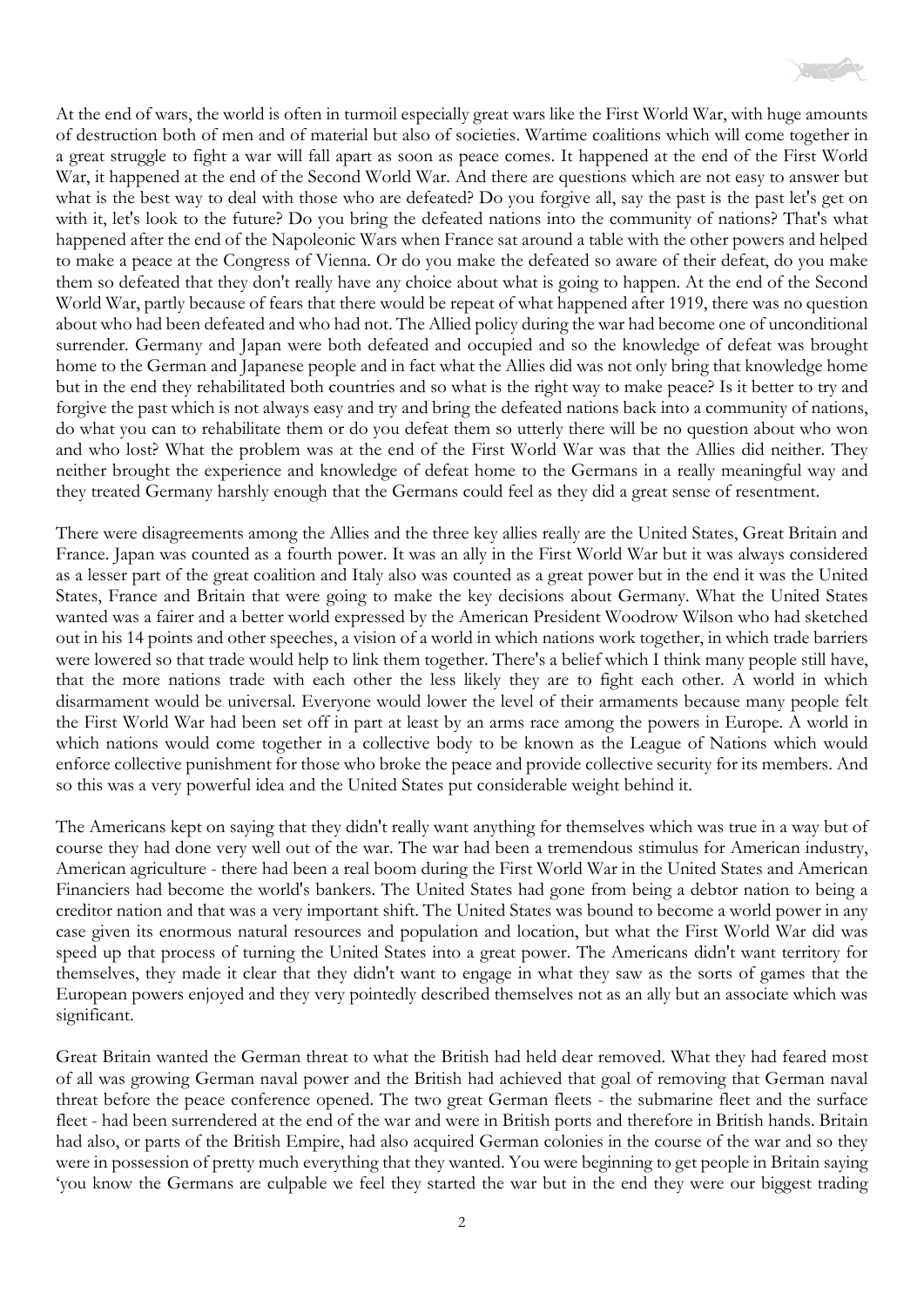partner before the war, in the end we're going to have to work with them in the end we want a prosperous Germany'. And so British attitudes to Germany were partly made up of resentment and bitterness about what the Germans had inflicted on the British public. The costs of the war for Britain were enormous in many ways but there was also a sense that in the long run Britain and Germany were going to have to get on with each other. You also get, which is not an uncommon thing in Britain as we're realising today, a complicated attitude towards the continent of Europe and the British have intervened in the continent when it has suited them, and then they have tended to withdraw, intended to turn outwards to their empire, outwards to their trading relationships around the world and this was beginning to happen at the end of the First World War.

And then you had France, and what the French wanted above all was security. When the French are accused of being vindictive, short-sighted, wanting to keep German power down, you must remember what had happened to France. In most cases, or certainly in the cases of anyone over the age of about fifty, in people's lifetimes, Georges Clemenceau the French Prime Minister had been a young man in Paris (when the German Confederation had invaded in 1870). He had lived through the siege of Paris, he had known what French defeat in the Franco-Prussian War had meant for France and a lot of French people knew that. In 1914, France had not invaded Germany, it had not declared war on Germany, Germany had declared war on France and had invaded France. A great deal of the Western Front ran right through the North of France. It ran through Belgium but it ran through the North of France, an area which in France contained, or had contained, something like 40% of its infrastructure; its mines, its iron mills, its industries, its railways, its bridges, and a lot of that had been destroyed both in the course of the fighting and by the Germans as they retreated finally out of France, out of the occupied territories in the summer of 1918. And so I think you have to understand what it was that the French had experienced, what it was they feared they might be experiencing yet a third time, and that was certainly something that a number of French leaders including Marshal Foch, the supreme Allied Commander in Chief feared.

When he made the Armistice in 1918, he said it is a 20 years armistice because what the French feared as they looked at Germany, was a country which was in the end more powerful than France. It was sitting right there in the middle of Europe, it had been relatively untouched by the war. Of course, Germany had suffered during the war, but very little of the war had been fought on German soil and so the French looked at a Germany where the infrastructure was untouched and where there was a growing population. German women were having more infants than French women were, despite every effort by the French government to encourage French women to do their patriotic duty. The demographic gap was opening between Germany and France. There were more potential German soldiers coming along every year and that was something the French were very aware of. What the French wanted was security. They wanted some of Germany to be broken up into separate states as it had been before 1871 but that was not going to happen as neither Lord George or Wilson would accept that, but they wanted some way of keeping Germany under control. What they also feared, but perhaps second to the fear of Germany was the spread of Russian Bolshevism into France. There was already a very lively left-wing movement in France and on the 1st of May 1919, the Peace Conference virtually came to a standstill in Paris because there were left-wing demonstrations many of which turned violent and then there was an equally violent crackdown by the authorities. It is said, no one will ever know, but it is said that several hundred people may have died in the clashes on the 1st of May. What the French were also afraid of was not just a resurgent Germany, but the spread as they saw it, of a very dangerous political ideology from the east. What they wanted was both a Germany that was kept under control and what they called a 'cordon sanitaire' - a ring of nations around the new Bolshevik State which would somehow try and contain Bolshevism.

So we have different interests coming out, and then of course you have the lesser powers but I will just mention Italy and Japan. The Italians had entered the war partly out of conviction. There were Italians who supported the Allies, seeing them as the forces of liberalism but they'd also entered the war in a very calculated way. They had entered the war hoping to get territory from their great enemy Austria-Hungary, and they had staked out claims to their borders in the north. They wanted what they called their natural borders up to the height of the Alps in the North of Italy. But increasingly they also looked across the Adriatic, to the territories which had now detached themselves from Austria-Hungary and were in the process of becoming part of the new South Slav State of Yugoslavia. And the Italians feared the emergence of a new strong state on the other side of the Adriatic and they began to make noises and more than noises about taking some of the territory at the top of the Adriatic. Possibly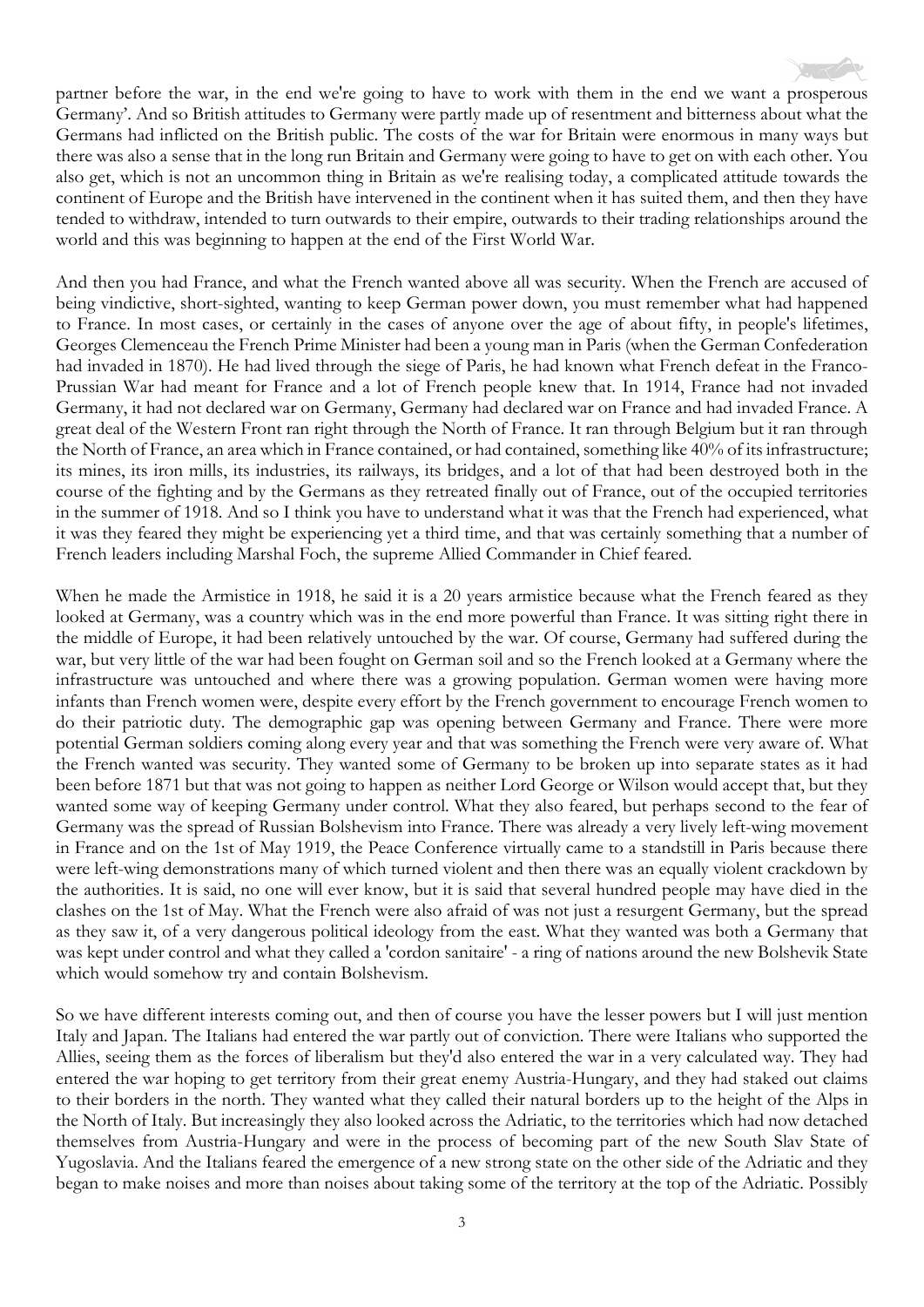taking some of the islands in the Adriatic, possibly even moving over across the Adriatic and taking an occasional port or two. What the Japanese wanted I think were two things. Firstly they wanted to hold on to what they had taken from Germany in the First World War. Japan had taken German possessions in the Far East in China and in the Pacific. Equally important, the Japanese wanted recognition that Japan was an equal of the Great European and Western powers. The Japanese knew that Western powers United States, Australia, South Africa, my own country Canada, didn't want Japanese immigrants. They treated them as second-class citizens, they feared them on all sorts of overtly racial grounds, and this of course galled the Japanese. What they wanted was to be recognised as the equal of the other great powers and so they came in wanting both very concrete gains and power.

The peace conference started in January 1919. Twenty-seven countries came; this was one of the biggest international gatherings that the world has seen. Initially people thought it would be like the Congress of Vienna which had wound up the Wars of the French Revolution and the Napoleonic Wars. In fact, the British Foreign Office commissioned a history of the Congress of Vienna which was given to all the members of the British delegation so they would be able to see how things were done in Vienna. Every British delegate was issued with something like a thousand visiting cards and they were meant to - not quite put on knee breeches and powdered wigs - but they were certainly meant to go around and distribute their visiting cards to their counterparts. That rapidly stopped when it became quite clear this was a very different sort of peace conference and they weren't going to be proceeding in the same way as the Congress of Vienna. The key issues before the peace conference certainly in its early part were to drop the covenant of the new League of Nations and this was something Woodrow Wilson insisted on, and he was in a fairly strong position to insist on it because the United States had contributed significantly to the victory of the Allies, and furthermore the Allies owed the United States quite a bit of money. So Woodrow Wilson insisted that as he called it the Covenant of the League of Nations be drawn up. And then of course the great issue was what to do with Germany and this was going to be debated through those early months of 1919.

The Peace Conference had originally been intended to be a preliminary peace conference. The idea was that the Allies would meet, they would agree on the terms to be offered to Germany and the German treaty was always going to be the most difficult and contentious one, although some of the other treaties the Ottoman treaty for example was going to be difficult as well, it was really the German treaty that was a difficult one. The Peace Conference was meant to be preliminary - the Allies would take about a month to draw up their peace terms and then they would call the Germans and there would be a negotiation. That's what the Allies thought, that's what the Germans thought and that didn't happen. And the reason it didn't happen I think was twofold. One, that the work of the Peace Conference just kept increasing. There was so many very powerful people representing powerful nations there in Paris; petitioners came from all over the world, people who wanted countries of their own, people who had causes, women who wanted votes, African Americans who wanted better treatment for their people, people from the colonies the obscure assistant chef at the Ritz called Ho Chi Minh who came and tried to present a petition to them asking for independence for his little country of Vietnam. And so literally hundreds of petitioners came to the Peace Conference asking for things. Whether it was land or whether it was a cause.

What the Powers also found is that without really intending to, they became a sort of world government. The world particularly Europe, was in a very difficult state at the end of the war. The collapse of four empires, the Austro-Hungarian Empire which had dominated the centre of Europe for better or worse for so many centuries, the Russian Empire which had fallen to pieces and then was now course engaged in a civil war, the German Empire which had included Danish and Polish speakers was also falling to pieces, and the Ottoman Empire which still had European territory and of course a lot of territory in the Middle East was about to fall to pieces as well. And so what the Powers found is they were having to deal with the aftermath of this not just in all the territory that was now up for grabs and then whose fate had to be decided, but also because they had very pressing problems of what to do about such things as starvation and hunger and disease. The end of the European Empires in the Centre of Europe meant that not just political structures had collapsed, but so had economic structure. And so, in the winter of 1919 Vienna, which was one of the most prosperous cities in the world, experienced starvation. The Red Cross which was trying to give relief there said they saw diseases they had never expected to see in Europe – diseases caused by hunger or made possible by hunger - and that was because the ending of Austria-Hungary brought new borders; Romania, Hungary as separate States, the new State of Czechoslovakia, meant that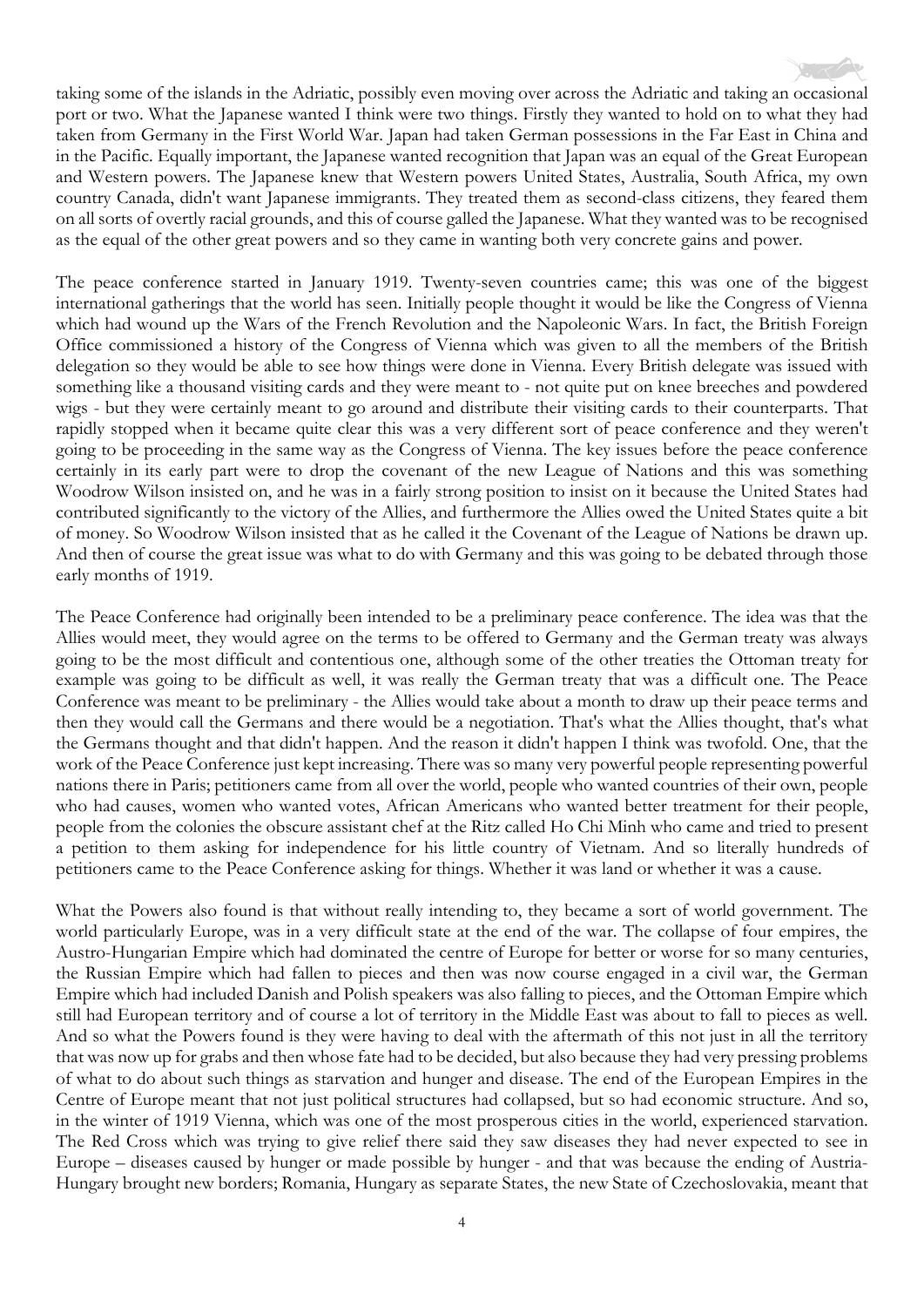goods were not coming as they once had across the border. The rolling stock that the railways needed was being grabbed by new governments and so Vienna was starving because the food that had once come from Hungary to feed it was not coming for various reasons, or the coal that it needed to bake its bread and to provide its heating was also not coming from either the new State of Czechoslovakia or from Poland.

What the statesmen found in Paris was that they were dealing with a whole host of problems that they hadn't expected to deal with. They finally managed to get the German terms agreed, it was April by the time they did it and it had proved very difficult indeed. The Italians had walked out at one point because they weren't getting the border adjustments that they wanted. The Japanese had threatened to walk out because they didn't feel they were getting the recognition they deserve. They wanted a clause in the Covenant of the League of Nations which said that people should not be discriminated against on the basis of their religion or their race and for various reasons the Allies were not prepared to concede so the Japanese threatened to walk out. The Belgians threatened to walk out because they weren't satisfied with the recompense they were going to get, and the Chinese threatened to walk out. What the leaders feared by April was that if they opened up the whole treaty again and called the Germans in to negotiate, the whole Peace Conference would fall to pieces. And what they knew, and this is something I think we always have to remember, is they knew that their power was diminishing month by month by month. If you look on paper, these are very powerful nations, they control vast armies, navies, new air forces but they were demobilising, they had to demobilise. Their Treasuries, their taxpayers, their peoples, didn't want to keep those giant forces in place anymore, and the soldiers and sailors themselves didn't want to remain in these armed forces anymore. There were mutinies, the French Black Sea Fleet for example mutinied. There were riots in staging camps in Britain, where soldiers who felt that mobilisation was going too slowly, rioted including a number of Canadians who didn't see why they should be kept in a rather miserable rainy camp in Rhyl in North Wales when they could be back in Canada. I'm not sure I can blame them for rioting. And so the very knowledge that their power was shrinking was something that was always there for the peacemakers, and when it came to actually trying to gauge whether Germany would accept the peace terms offered to it, Marshal Foch was very pessimistic about whether he would actually be able to move troops in Germany and what it would cost them. Yes, he said he would do it, but the Germans might well fight house to house, town to town, village to village, and the cost might be horrific which of course was what happened in 1945.

The Allies have this tremendous pressure on them. They are dealing with a great deal, they know that their power is less than it was, and wars are breaking out. There are a number of wars that break out as the First World War comes to an end. As Winston Churchill said 'the Wars of the Giants have ended and the Wars of the pygmies have started'. And there was going to be fighting through much of the centre of Europe, the Caucasus and, the Middle East up until 1923. And some of those wars were not small. There was a very large-scale war between the newly emerging state of Poland for example, and Bolshevik Russia. There were small wars between Poland and Czechoslovakia. And so when the Allies looked out at the world in which they were dealing with they recognised that it was actually very difficult for them to keep control over what was happening. They could barely feed Europe and they also had to try and deal with this very turbulent political situation. There was a moment in what was called the Council of Four, which emerged as a sort of an inner core of the Peace Conference sometime in March 1919, where they were talking about a small war which had just broken out over some disputed territory between the new State of Czechoslovakia and the old but newly emerging State of Poland, and they talked about how they can stop this. They called in Marshal Foch and they say 'no we've got to get troops over there, they're not listening to us you know they're fighting each other it could spread'. Foch says 'of course I'll obey orders, just tell me what to do' as he often did, they said 'well send troops' and he said 'well yes but I'd like to point out railways aren't running, I don't have the railway cars, I'm not sure the troops are reliable', and it was quite clear that he didn't think he could do much. Lloyd George who was always an optimist, said to others he said 'I've got the solution' as they all sat there in a rather disconsolate frame of mind, he said 'I have the solution', they turned to him and he said 'we'll send both sides very stern telegrams'.

So I think we have to recognise that the power of what appeared to be great Powers to actually influence what's going on on the ground is not all that easy and what they were also dealing with was the two other factors which I think made the making of peace perhaps more difficult. One was that they were working under the gaze of public opinion, and this was really a new phenomenon in politics. It had been developing in the course of the 19th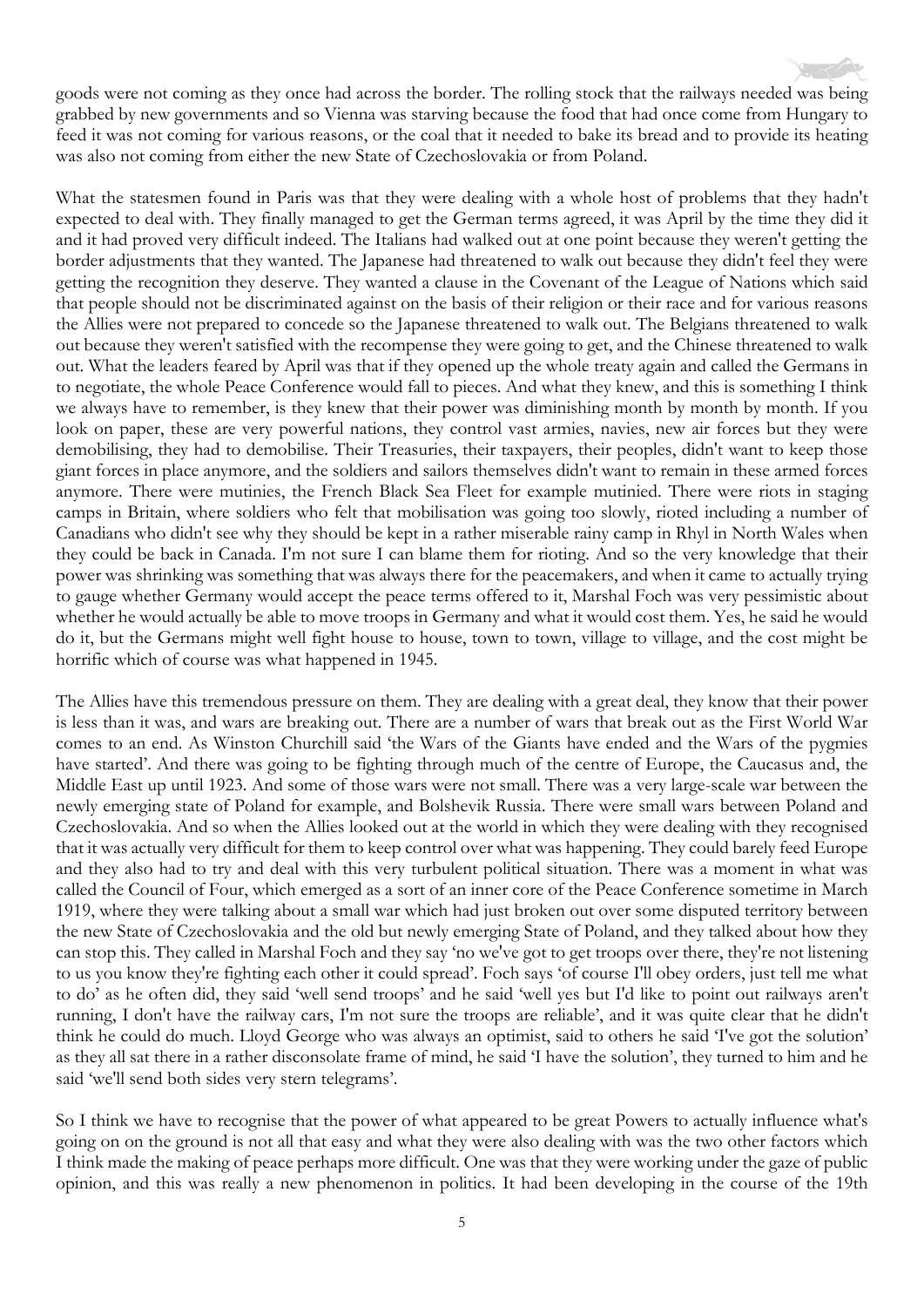century at the Congress of Vienna in 1814 - 1815. The Statesmen hadn't really had to worry about public opinion. They'd had to worry about their ruler, they'd had to worry perhaps in the case of a British, about a very small, elite group who would be scrutinising what they'd done, but they didn't have to worry about mass public opinion. And because the franchise was so restricted, they didn't have to worry about the next election in the same way that the Statesmen in Paris had to worry about the next election. Public opinion had become a force in the 19<sup>th</sup> century with the spread of literacy, with the Industrial Revolution, with the growing urbanisation of Europe. Peoples were much more aware of what their own governments were doing. Newspapers had enormous circulations, a million - two million daily newspapers, and so people were in touch with what was going on and were increasingly not shy to express their own opinions either through letters to the editor, complaints to their MPs, riots and demonstrations in Downing Street for example, or through the press and of course through the next election. So what statesmen in Paris had to think about was not just the needs of Europe and how to make peace and how to sort out all the other problems before them, but they also had to think about how they would bring their own publics with them.

Lloyd George had fought an election just at the end of the war in November 1918. It was known as the Khaki election and he certainly didn't say it himself but those in his coalition said it, they were going to make the Germans really pay. As one of the MPs running said we're going to 'squeeze the Germans until the Pips squeak' and he had won an overwhelming majority which seemed to suggest that what would be very popular with the British public was a very harsh peace on Germany. Clemenceau worried about losing his support if he was seen to be too soft on Germany. He feared he would lose the bourgeoisie, the middle classes who were his chief support. And so public opinion becomes a factor and like a lot of public opinion, it wasn't always consistent. You had on the one hand, a real hatred of the enemy and the First World War had become a war of civilisations. And the Allies, many of them from the ordinary soldiers to the leaders, felt that they were fighting something called 'Prussianism', fighting a militaristic core of Germany. They recognised there was more to Germany than Prussianism but they really felt that the big State of Prussia at the core of Germany had so dominated German politics and was such a malign force that it had to be contained and Germany had to be somehow changed. And so there really was hatred and fear of Germany, which didn't put people into a forgiving mind. So on the one hand you had the publics saying they must be punished - they started the war, and most people in those days thought that Germany had started the war - they caused us enormous damage, they've caused this huge loss and anyone who was at the Peace Conference in Paris said 'you were aware of the losses, virtually everyone in Paris is wearing black or had a black armband'. The French took the highest proportion of losses of men of military age of any of the Allies with the possible exception of Serbia. The knowledge of those losses was very much with them and their publics were certainly going to tell them. And so on the one hand, public opinion and many of those who went to Paris wanted someone to be punished and that someone was Germany, they wanted someone to pay up for the damage and the loss because the other defeated Allies were in no position to pay anything; Austria-Hungary had vanished, the Ottoman Empire was about to vanish, and Bulgaria had no money of any sort at all. At the same time however, public opinion also wanted a better world and I think that often happens when you have a great catastrophe that you hope that something at least will come out of it that is good.

What Woodrow Wilson said was not something just the Americans supported, it was something that really resonated with Europeans. Many of his ideas had been discussed and publicised in Europe before 1914. The very idea of using arbitration for example to settle disputes among nations, to try and do general disarmament was something the Europeans had been working on for almost a century and in some cases earlier. Thus, public opinion was contradictory. Punish someone, make Germany pay, undo the damage or make up for the damage that's been done, on the other hand let's build a better world. And so, the statesmen who met in Paris were dealing with that as well and having to try and gauge it and to try and think of the next election. Woodrow Wilson on his way to the Peace Conference said to one of his advisers and I think here he did make sense, "What I seem to see- -with all my heart I hope that I am wrong --is a tragedy of disappointment." and I think the Peace Conference was bound to disappoint because the expectations were too high. What we also have to remember is the forces, not just their own public opinions but the forces that the peacemakers felt themselves to be dealing with and were dealing with and there were two: I think in particular, one was ethnic nationalism both forces which people were prepared to die for and fight for, the other was Bolshevism and these were both rising, they were both not yet at the peak.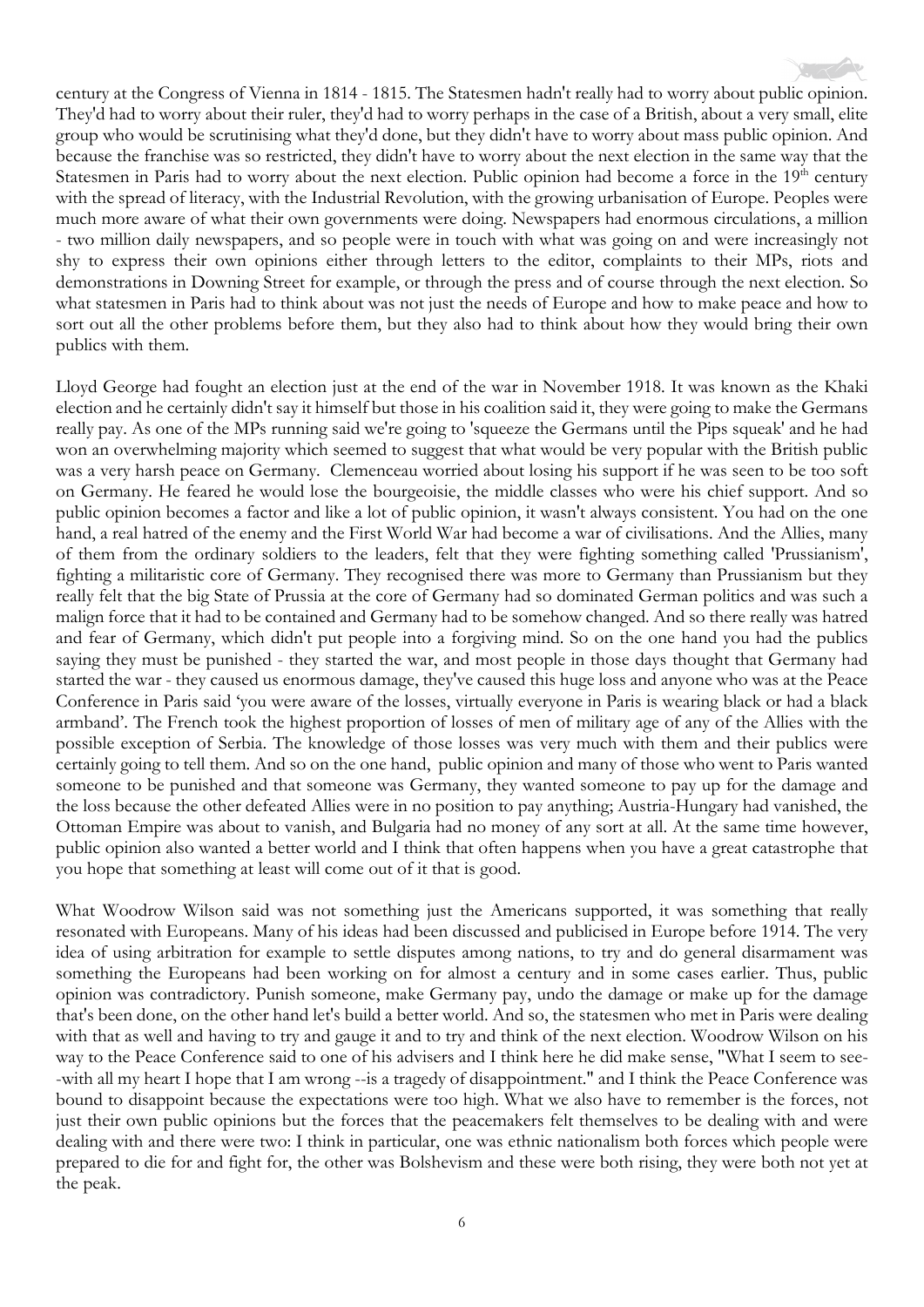

One of the great differences with the Congress of Vienna in 1814 - 1815 is that those revolutionary fires set off by the French Revolution had effectively been burnt out by this point. People were tired of war, they were tired of revolution, they wanted a calm order, they wanted peace - not everybody, but that was certainly I think the case for much of Europe. But in 1919, ethnic nationalism was on the rise, the disappearance of the empires in fact, had encouraged ethnic nationalism. Suddenly peoples who'd never had or perhaps felt they would not have for generations the hope of having their own land their own state, suddenly saw the possibility. The prison doors had been opened, in fact the prison itself had disappeared. And the fact that Americans and Woodrow Wilson talked about self-determination was something that helped to encourage the growth of new nationalisms. So all over Europe, peoples were trying not only to set up their own countries, but to set up their own countries with the most effective, and in many cases biggest, borders as possible and that was going to lead to endless problems because history had not left all the peoples of a certain ethnicity in a neat box in different parts of Europe. Germans were scattered all over Europe, Hungarians and Poles were scattered all over the Centre of Europe, and so to make ethnically homogeneous countries within very clear borders was almost impossible. It was going to lead to war. It was going to cause much of the troubles that the Centre of Europe was going to experience between 1919 and 1939. And when these various ethnic groups and their leaders were looking to establish States and when they looked to see what sort of borders they'd like, as you can probably guess they didn't say we would like a neat little compact country like Switzerland. What they did is look back through the history and that's the danger of history; you can find almost what you want in it, they would look back to the time when they were very large. Polish nationalists looked back to the great days of the Polish Lithuanian Commonwealth when Poland controlled a huge swath of the Centre of Europe. The Greeks looked back to the Classical Age, and so they looked into the Black Sea; they looked at Istanbul, they looked at all those islands, they looked at the coast of Asia Minor. The Italians had the Roman Empire, and when they looked across the Adriatic, they said you know that the Romans were there, the Venetians were there that really belongs to us. The Serbs looked back to their greatest national extent probably in the  $13<sup>th</sup>$  century.

What ensued was this very difficult set of forces, ethnic nationalism seeing the possibility to establish their states and not really prepared to take no for an answer, and the other one was Bolshevism. Because what had happened in Russia was not yet clear but what people thought was happening in many cases depended on what they wanted to think. A lot of people around the world thought what was happening in Russia with the seizure of power by the Bolsheviks, was a better society. They thought a new world was being built. A world that was better than the one that had caused the catastrophe of the First World War which caused the many problems of capitalism, the many miseries of the early Industrial Revolution and the injustices and the inequalities and so Bolshevism was, and was going to remain, an enormously important force. It was going to provide inspiration and a beacon for peoples around the world and the Bolsheviks themselves, even as they fought desperately against the whites to try and maintain the power, were aware of this. They had hoped that their revolution would set off a series of revolutions around the world and they had hoped that they would be able to be the builders of a New World Order. Lenin had very consciously talked about how a new world order would arise in which the old ruling classes would be overthrown, the proletariat would be in charge, there would be one large proletarian world and national borders wouldn't really matter anymore. That nations would no longer divide themselves up on the basis of nationality because that was something the capitalists have done. I mean he was wrong, but it was a very powerful vision. And he set up the Communists International in Moscow which was meant to be the headquarters for worldwide revolution. So the peacemakers are dealing with a sense that they've got these huge and often intractable problems and they also have a sense that if they don't sort them out things are going to get worse rather than better. There's a real fear that Europe is going to collapse into anarchy and further misery and it's in these circumstances the Treaty of Versailles is being drawn up and this is not to excuse it, but again I think it's important to understand it.

I will not go through all the 440 articles of that treaty, but it is important to mention the main divisions of it:

Part 1 was the League of Nations and its covenant: the Germans were not going to join immediately although it was argued that once they behaved themselves and reformed, then they could, so that was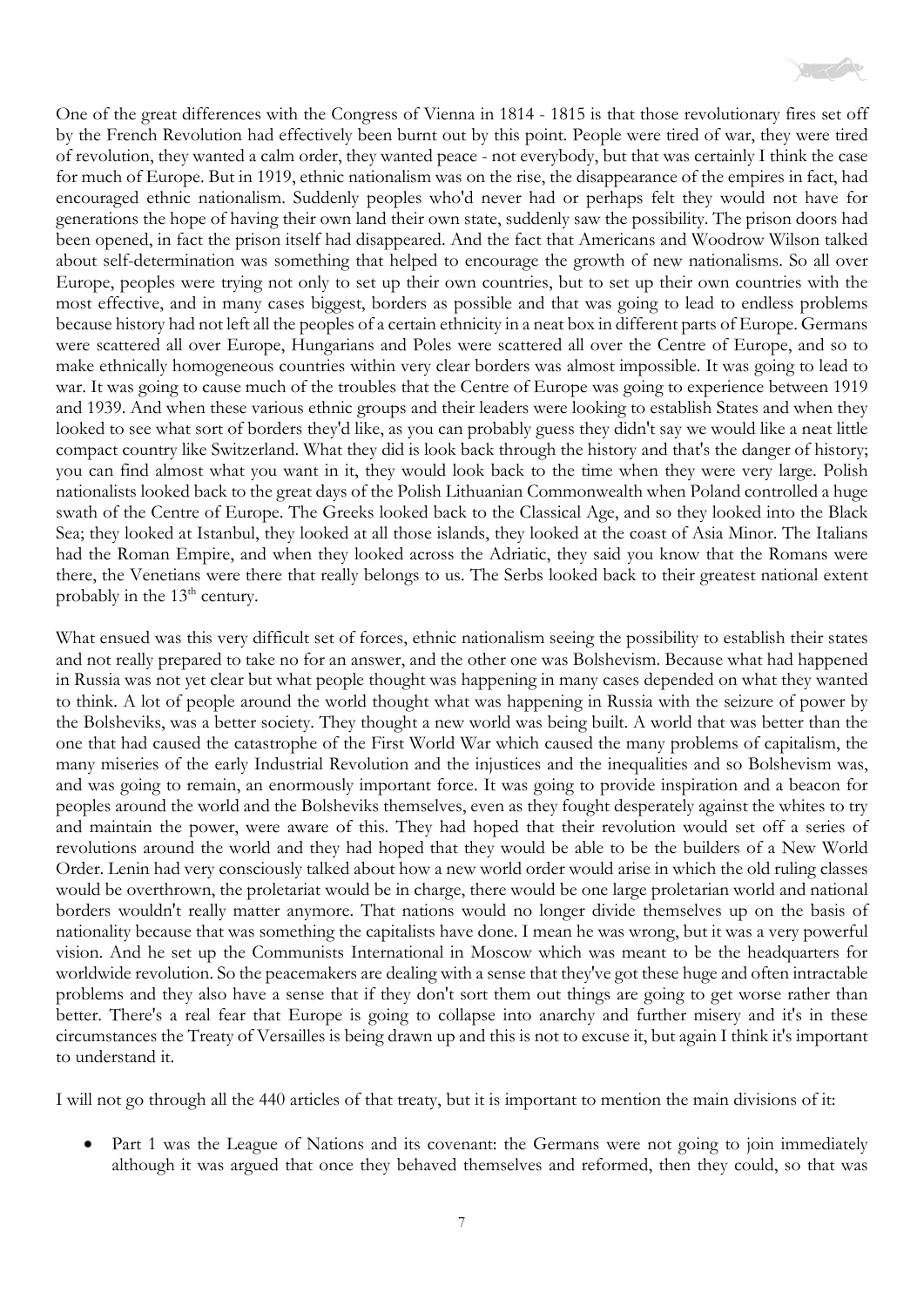something the Germans resented. They had to sign a treaty setting up an organisation which they weren't allowed to join.

- Parts 2 & 3 dealt with Germany's new borders and Germany was going to shrink. They were going to lose Alsace-Lorraine which they had taken from France in 1871. They did not lose much more, they lost other parts of territory in the West. They did lose considerable territory in the East, mainly territory which they had themselves, or Prussia itself, had seized from Poland at the end of the 19th century.
- Part 4 dealt with German rights and interests outside Germany, Germany had lost its colonies and concessions.
- Part 5 dealt with military naval and air force issue: the Weimar Republic the new Republic in Germany was meant to have a small army of no more than a hundred thousand men, it was not allowed to have an air force at all, it was to have a very small Navy, it was only to have certain kinds of equipment. The problem with those clauses - again it was intended to be a preliminary to a more general disarmament was the Germans felt they were being unfairly singled out to disarm when others weren't yet doing so. And the other problem was there was no mechanism for enforcement. It was a joke and pretty much everyone knew that the Germans were evading the terms of that Treaty. There was a joke in the musicals in Berlin by the end of the 1920s about the man who wanted to build a baby carriage for his brother-inlaw whose wife was expecting, the sister was expecting a baby, and so the man was working in what was said to be a baby carriage factory and he got bits from the assembly line from his friends and he smuggled them out bit by bit and gave them to his brother-in-law and said look I've got all the parts of the baby carriage out for you now, put it together and when the new baby arrives it will have a carriage. And after about a week he said to his brother-in-law 'so how is the baby carriage looking?' the brother-in-law said, 'I don't know, I'm doing something wrong. Every time I put it together I get a machine gun'. Jokes often tell you what is going on.
- Part 6 dealt with issues such as prisoners of war and war graves.
- Part 7 was the issue of penalties: should the Kaiser and others be tried for what they had done?
- And part 8 was one that was going to probably cause the most difficulty and be most disliked by the Germans even before the disarmament clause, and that was reparations. How much should Germany pay for the damage which it was accused of doing by starting the war in 1914? The Germans had to sign a treaty without knowing what the amount was and the amount was not sad until 1921. Partly because it was difficult to just simply assess what the damage was worth, how much it would cost to set it straight, and it also took into account how much Germany could pay. The Allies knew that Germany would never pay that much. They knew that it was probably foolish to try and drive Germany to pay too much because it would drive the German economy into ruin and that would be damaging to everyone. Germany had been the powerhouse of the European economy before the First World War and many Europeans even French, recognised that it was going to have to be incorporated into Europe again if Europe was going to be economically recovering and economically successful.

But what the Allies did was deceive their own people by making it appear that Germany was going to pay a lot. It's very technical but they divided the reparations into three tranches: one quite small, which Germany paid almost immediately; the second was larger, but still not the largest amount which Germany was to pay over schedule which went on through the 1920s; the third part which was very much the largest, would not be paid until the first two parts had been paid.

You can probably work out what happened. The Germans didn't want to pay. They didn't feel they should pay, and this leads me to the reason why the Treaty in the end became so unpopular. Germany or many Germans, came think that they had not lost the war. They had been kept in the dark by their own high command. The demands of the high command for an armistice in the autumn of 1918 had come as a real shock to the civilian government, to many Germans. Germany had in fact been defeated on the battlefield but the High Command was able to avoid responsibility for this and gradually the story began to spread that it was only the civilian government that had lost its nerve, that Germany could have fought on, that it was no way collapsing although in fact it was in the summer of 1918, and that the only reason Germany hadn't been able to fight on was the cowardice of the civilian government and those German people who had stabbed Germany in the back; those who had demonstrated on the streets, those who had mutinied, those who had said we can't go on, and you can imagine as